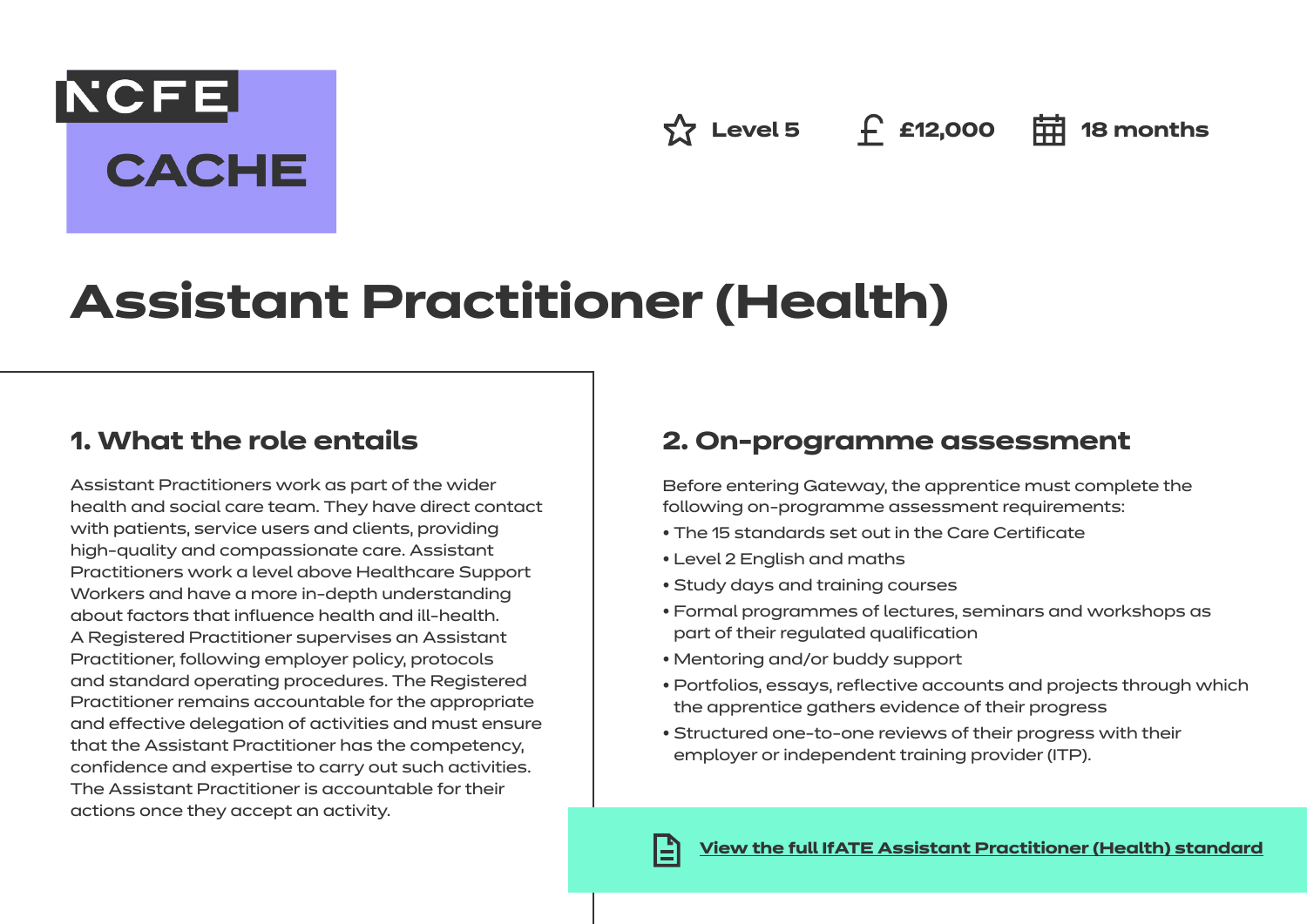### **3. Gateway requirements**

The employer, ITP and apprentice make the decision to take the apprentice through Gateway. The apprentice must achieve all the required on-programme elements before they enter Gateway, including:

- A regulated Level 5 occupational competence qualification
- A reflective journal the apprentice must gather evidence after completing their programme, and during the 3 months leading up to their end-point assessment (EPA) date.



# **4. End-point assessment**

The EPA for Healthcare Assistant Practitioner contains 3 methods of assessment:

#### **Multiple Choice and Short Answer Test**

The multiple choice/short answers test covers all knowledge requirements within the standard. There are 40 multiple choice (1 mark each) and 4 short answer questions (5 marks each) (maximum 250 word answers). The grade boundaries allow learners to achieve Pass, Merit and Distinction grades according to the following:

Pass – 40-59% Merit - 60-74% Distinction - 75%+

#### **Observation of Practice**

The Observation of Practice lasts for a minimum of 90 minutes, and takes place during the apprentice's work day. It's essential for assessing skills. During the Observation, an Independent End-Point Assessor (IEPA) will use their professional judgement to limit impact to business operations and will ensure sensitivity in delicate situations.

The Observation is ungraded above Pass.

#### **Reflective Journal and Interview**

The apprentice will produce a 2000 word (+/- 10%) Reflective Journal that demonstrates their learning and development activities and the application of these in the workplace. The Reflective Journal should showcase the apprentice's development of Case Management and Supervision and Teaching. Following the Reflective Journal submission, the IEPA will digitally connect with the apprentice for a 30 – 60 minute interview that enables the apprentice to further showcase their knowledge, skills and behaviours from across the standard.

The Reflective Journal and Interview are graded as a Pass where the standard is met, Merit where the standard is exceeded or Distinction where the standard is far exceeded.